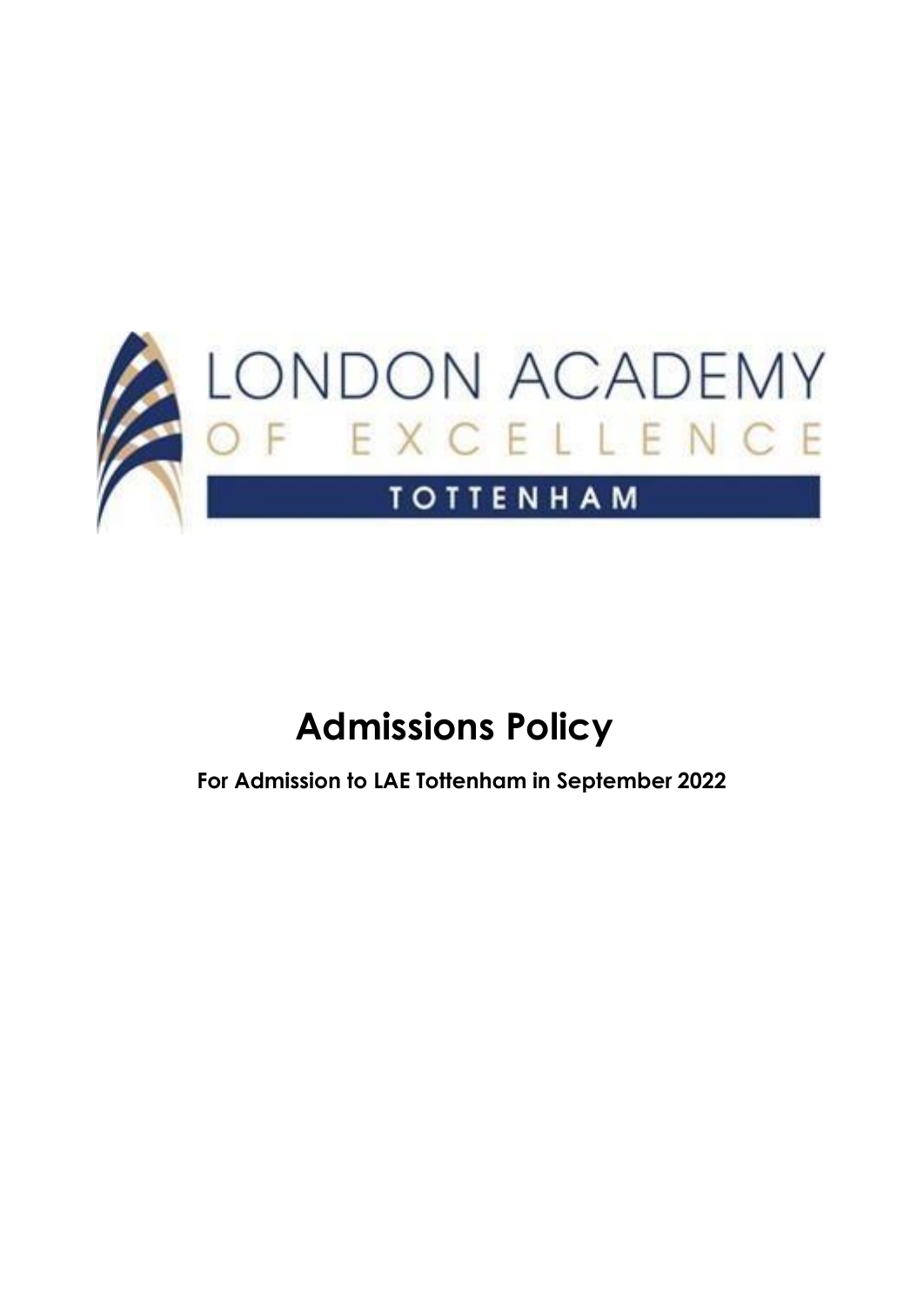# **Introduction**

London Academy of Excellence Tottenham (hereafter, LAE Tottenham) is a selective, coeducational, non-denominational 16-19 Academy. LAE Tottenham provides sixth-form education for students in Years 12 and 13.

The aims of this policy are to

- summarise the admission criteria;
- describe the selection process;
- set out LAE Tottenham's response to eventualities such as oversubscription;

• ensure that applicants with disabilities and their parents / carers know how their application will be supported;

• explain the roles of the school's leadership and governors.

Applicants who are considering or have decided to apply for a place at LAE Tottenham and their parents / carers should read this policy carefully, so that they understand the selection process, and the selection criteria. Any enquiries should be [made in writing, or by email to admissions@laetottenham.ac.uk. The online](mailto:admissions@laetottenham.ac.uk) application form is available on [www.laetottenham.ac.uk. The timeline for](http://www.laetottenham.ac.uk/) admissions is as follows:

Midnight Monday 21 September – Admissions open

Midnight Friday 04 February – Admissions close

Thursday 31 March – Conditional offers made

August – Firm offers made once actual GCSE grades are known

# **Admission criteria**

## **Admission number**

LAE Tottenham intends to recruit up to 280 students into Year 12 in September 2022.

#### **Offer of a place at LAE Tottenham**

LAE Tottenham is academically selective and ambitious, and so places will only be offered to those who, on the basis of their application are assessed as being most likely to benefit from the rigorous curriculum that it provides.

## **Academic criteria**

Applicants will be expected to demonstrate that they are capable of meeting the following minimum entry academic criteria:

• Five GCSEs at grade 9-7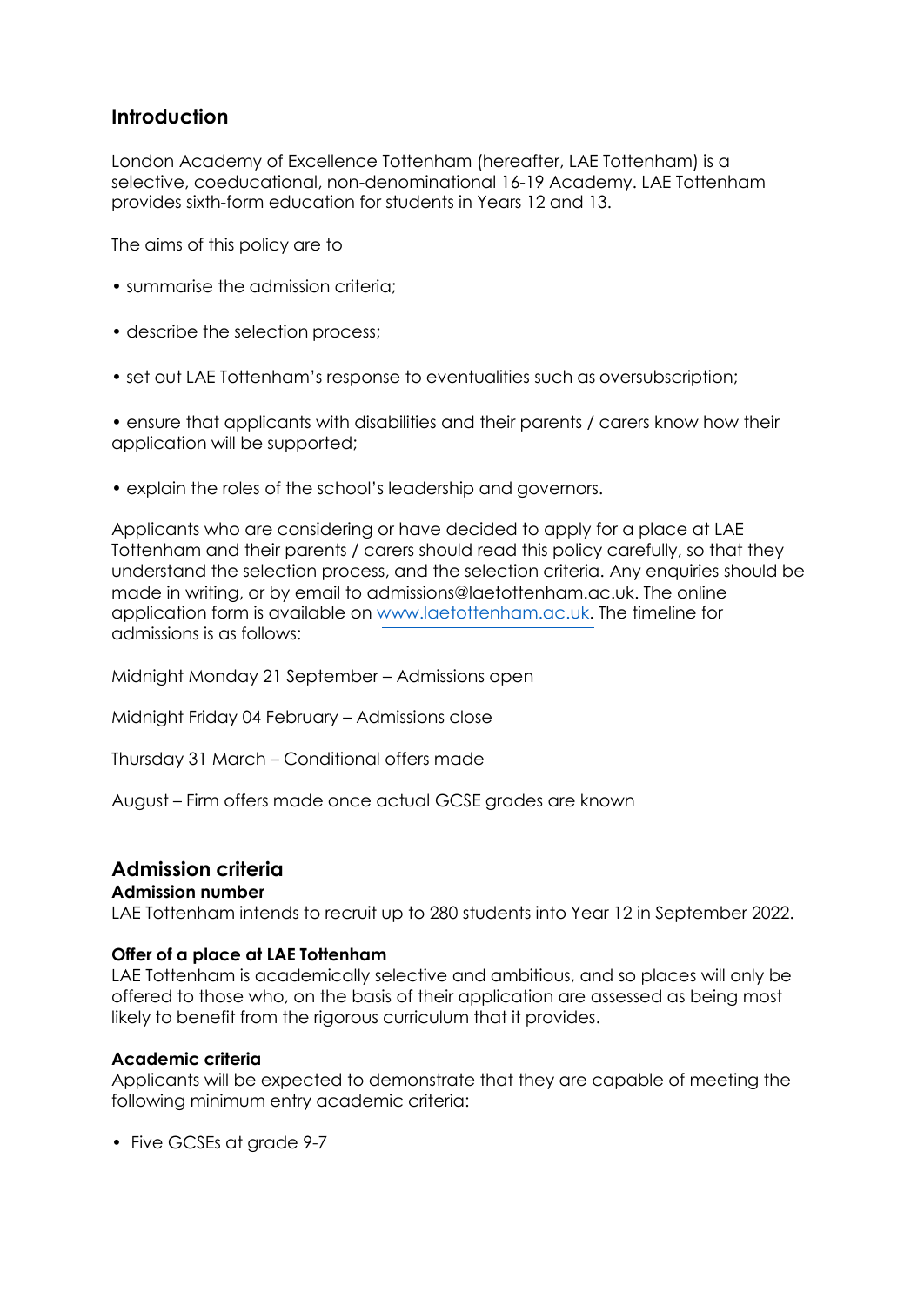- At least a grade 6 in GCSE Mathematics
- At least a grade 6 in GCSE English Language
- At least a grade 7 (A) in the GCSE subjects the student wishes to continue to study

in Year 12 (or the closest related subject as outlined on the LAE Tottenham website)

LAE Tottenham will therefore seek information from the applicant's current school on their predicted grades, once an application is received.

Before LAE Tottenham makes an offer, applicants will be invited to attend an advice and guidance consultation with a member of the admissions team during February or March to ensure the applicant's own educational ambitions are in line with those of the school.

Applicants who wish to apply for LAE Tottenham to enter in Year 12 should complete an LAE Tottenham application form and return it online, by post, or in person by 04 February 2022.

We can only guarantee a place at LAE Tottenham, conditional on meeting the entry requirements, to those who hold offers and enrol on the advertised date.

The school will admit any student who has an education health and care plan naming the school and who meets the entry criteria

The process for late applicants is described in the relevant section of this policy.

## **Oversubscription criteria for offers and enrolment**

The following will apply in order of priority on enrolment if LAE Tottenham is oversubscribed:

1) LAE Tottenham will give highest priority to applications from children who are or were in public care and who meet the admissions requirements (Looked After Children as defined by section 22 (1) of the Children's Act 1989)1;

2) Applicants currently studying in East Haringey schools (Duke's Academy, Gladesmore, Heartlands, Park View, Woodside High);

3) Students who have been eligible for the pupil premium at secondary school

4) Children of a member of staff who has been employed at the school for two or more years at the time at which the application to the school is made.

5) Applicants with the highest levels of predicted attainment – applicants will be ranked by the mean average score of their best 8 GCSEs

6) Other applicants who live within a 3-mile radius of the LAE Tottenham.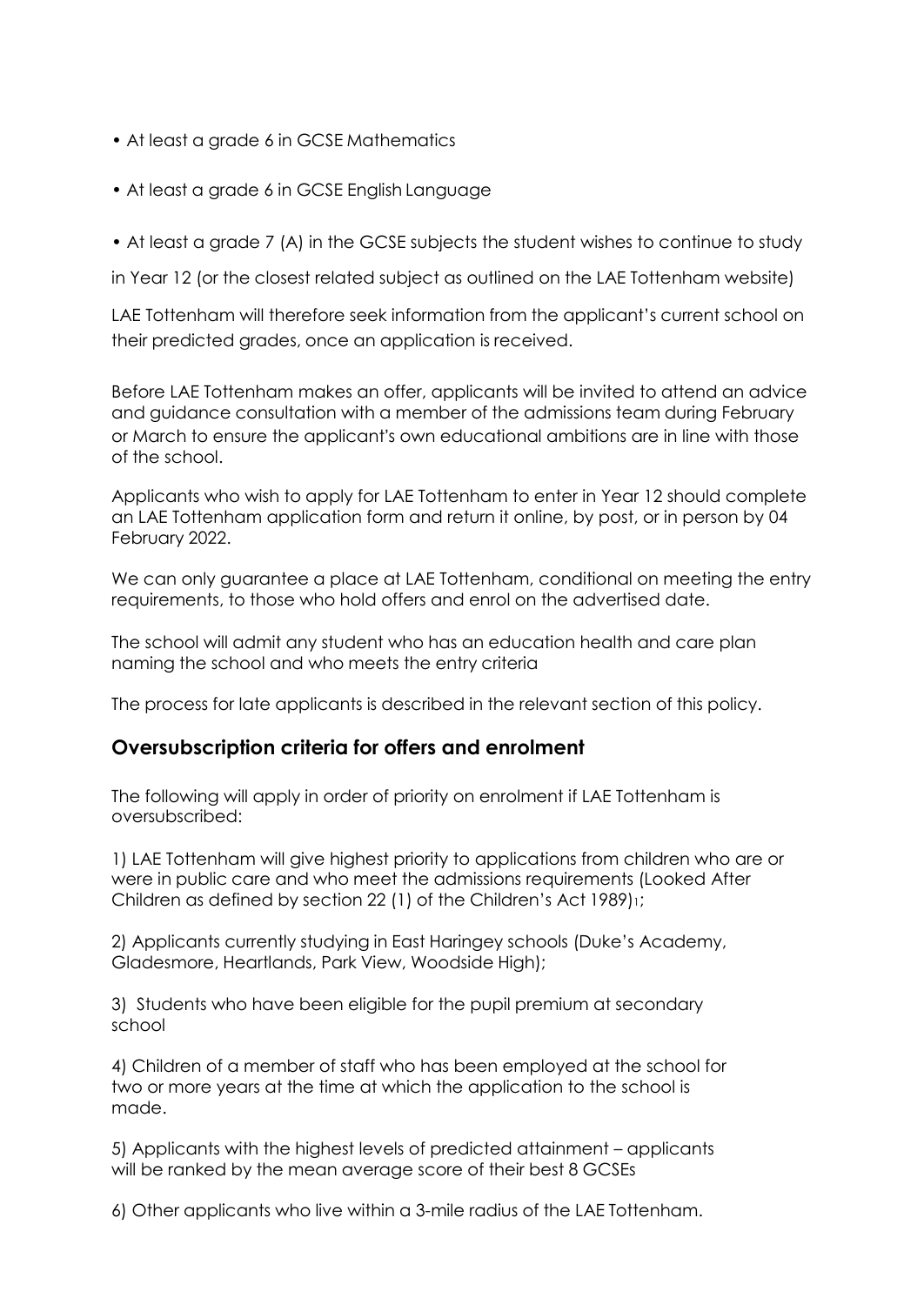### 7) Other applicants

The Headteacher may make discretionary offers in order to maintain the diversity of the school community and maintain curriculum balance.

1 This includes previously looked after children, that is, those who were looked after children but who were adopted under the provisions of the Adoption Act 1976 (see section 12 adoption orders) and the Adoption and Children's Act 2002 (see section 46 adoption orders). Children who are subject to a child arrangements order or a special guardianship order are also considered to be previously looked after children.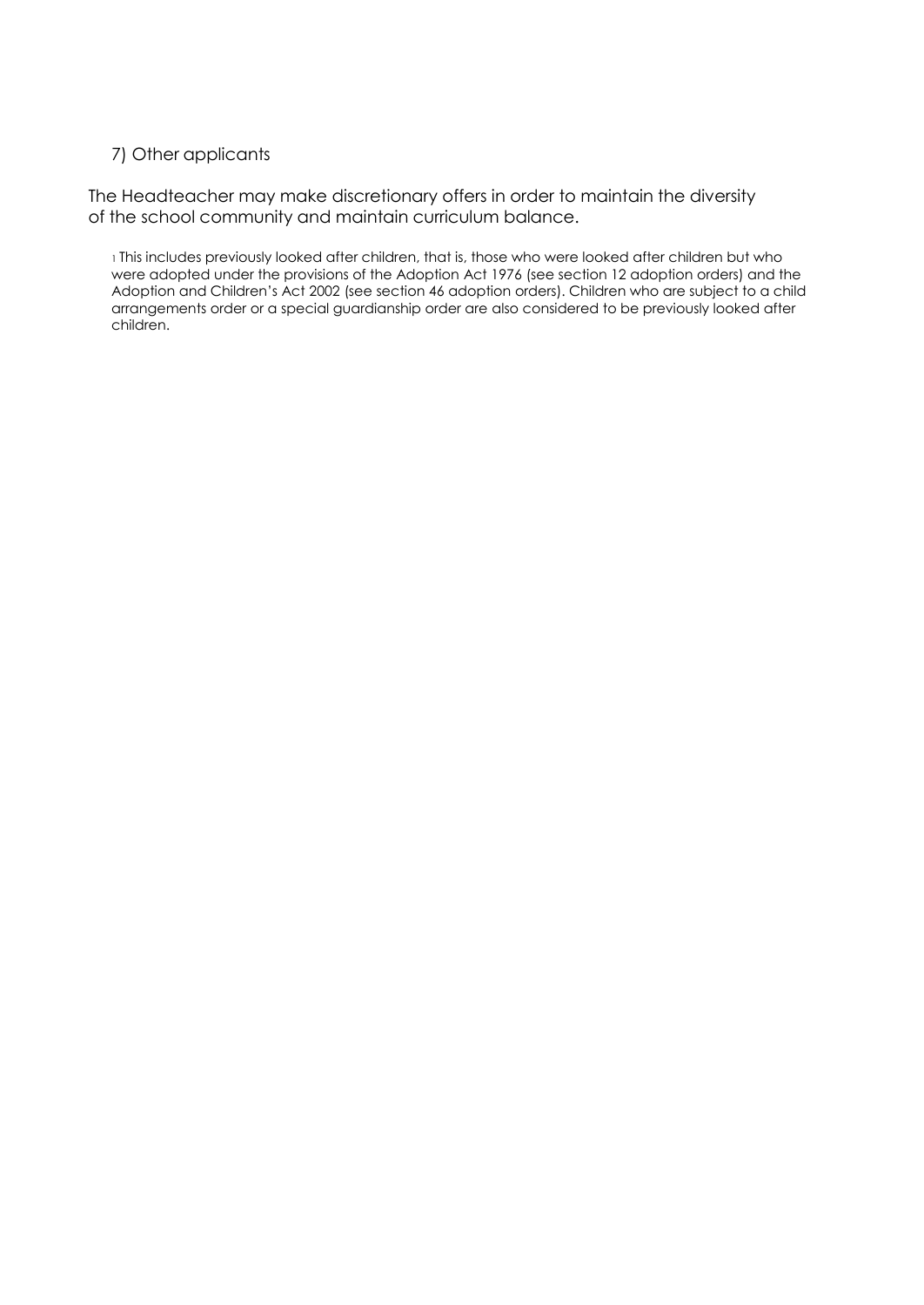#### **Tie-break for enrolment**

The tie-breaks will apply on the relevant subscription criteria above in the following order if applicants otherwise have equal priority for admission.

1) The applicant(s) with the highest number of A-A\* grades (7-9 grades under the new grading structure) will be prioritised.

2) If it is necessary to apply a further tie-break, those living closest will be given priority for admission. Distance is measured in a straight line from the front door of the student's home to the front gate of the school  $\mathfrak{p}$ 

3) If applicants live exactly the same distance from the academy, lots will be drawn to decide who is admitted.

## **Confirmation of a place at LAE Tottenham**

When an offer holder has received their GCSE results they must attend an enrolment interview with a member of the LAE Tottenham Admissions staff on XXX

Places at LAE Tottenham may be offered to applicants who have marginally missed the above entry criteria if personal circumstances may have affected their performance. All available evidence will be taken into account. It is unlikely that an offer holder will be enrolled onto an A level course for which they have missed the minimum grade requirement and in most cases will be offered an alternative A level subject. Particular personal circumstances will be taken into account and these cases will be considered by the Head on a case-by-case basis.

# **Advice to applicants**

2

• Leading universities expect that applicants for their degree courses will have a substantial number of GCSE grades at 9,8 and 7 in their most competitive courses. LAE Tottenham strongly encourages applicants to strive to do their best in **all** their GCSE subjects, not just in those they intend to study in the sixth form;

• In some cases pupils may be advised that a minimum grade in a relevant supporting GCSE subject will be required for an offer holder to be enrolled for the study of particular subjects at A level. The criteria for each subject are published on the school's website.

The coordinates of the school are 51.6044° N, 0.0674° W and are used to calculate straight line distances from applicants using software available at [www.freemaptools.com.](http://www.freemaptools.com/)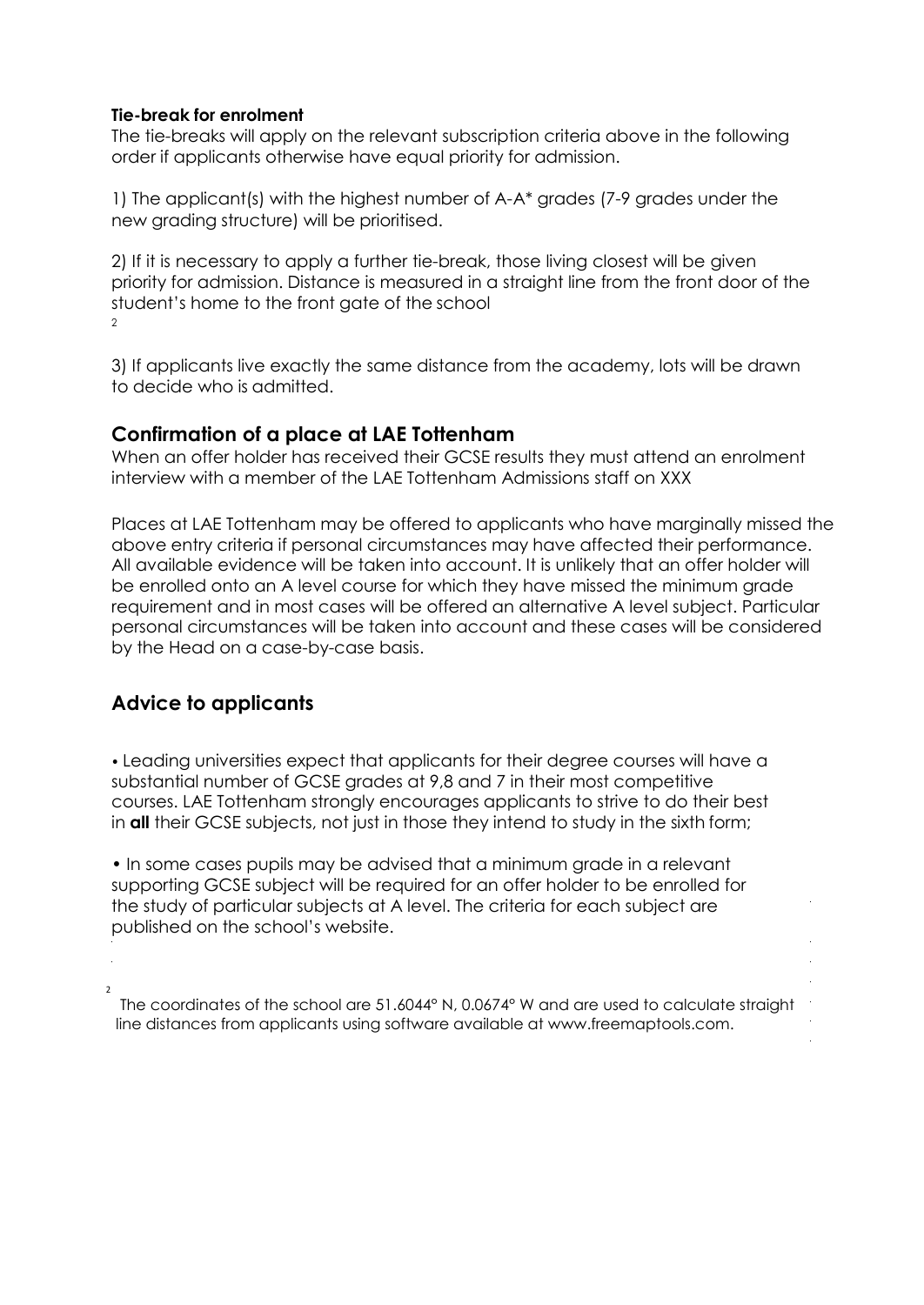## **Late applications**

Late applications will be considered after those received on time. (If, following the consideration of all applications, the academy is oversubscribed, applicants meeting the entry criteria will be placed on the waiting list). The waiting list will be ordered according to the oversubscription criteria above.

## **Post-GCSE results applications**

In the case that a number of offer holders do not meet the GCSE grade requirements outlined above, there may be occasions where places become available after the GCSE results. Applicants who did not receive a conditional offer but who attended an advice and guidance consultation are welcome to contact LAE Tottenham when they receive their GCSE results. If they meet the admissions criteria and there is capacity in their chosen A level classes, LAE Tottenham will offer places.

LAE Tottenham will also consider late applications from applicants whose GCSE grades meet our requirements but who have had no previous contact with the school. These candidates will also be asked to attend an advice and guidance consultation with a member of the admissions team.

# **Applicants with disabilities**

All places at LAE Tottenham are offered on the basis of academic ability and aptitude. The governors are keen to ensure that no applicant who has a learning or physical disability, or has a Special Educational Need, is dissuaded from making an application to LAE Tottenham if he or she is likely to meet the admission criteria. This policy complies with The Equality Act 2010. LAE Tottenham does not discriminate against a prospective pupil by treating them less favourably because of any protected characteristics that they might have.

LAE Tottenham undertakes to fulfil its anticipatory duty to make reasonable adjustments to avoid substantial disadvantage to any applicant. If an applicant applying to LAE Tottenham requires particular arrangements (i.e. accessibility) to be made on the day of the advice and guidance consultation, LAE Tottenham encourages the applicant (or their parents / carers) to provide the relevant information on the Application Form, or to contact LAE Tottenham in advance of the advice and guidance consultation. This duty of care continues were the applicant become a student at LAE Tottenham.

## **Admission Process Appeals**

Should an applicant (or their parent/carer) who is not offered a place believe that LAE Tottenham has failed to follow this admissions policy they have the right to appeal against the process followed. An Appeals Panel, established by the Board of Governors, reviews each case. An appeal should be put in writing to the Clerk to the Appeals Panel and sent to LAE Tottenham within twenty days of the date of the original admission decision or to [admissions@laetottenham.ac.uk:](mailto:admissions@laetottenham.ac.uk)